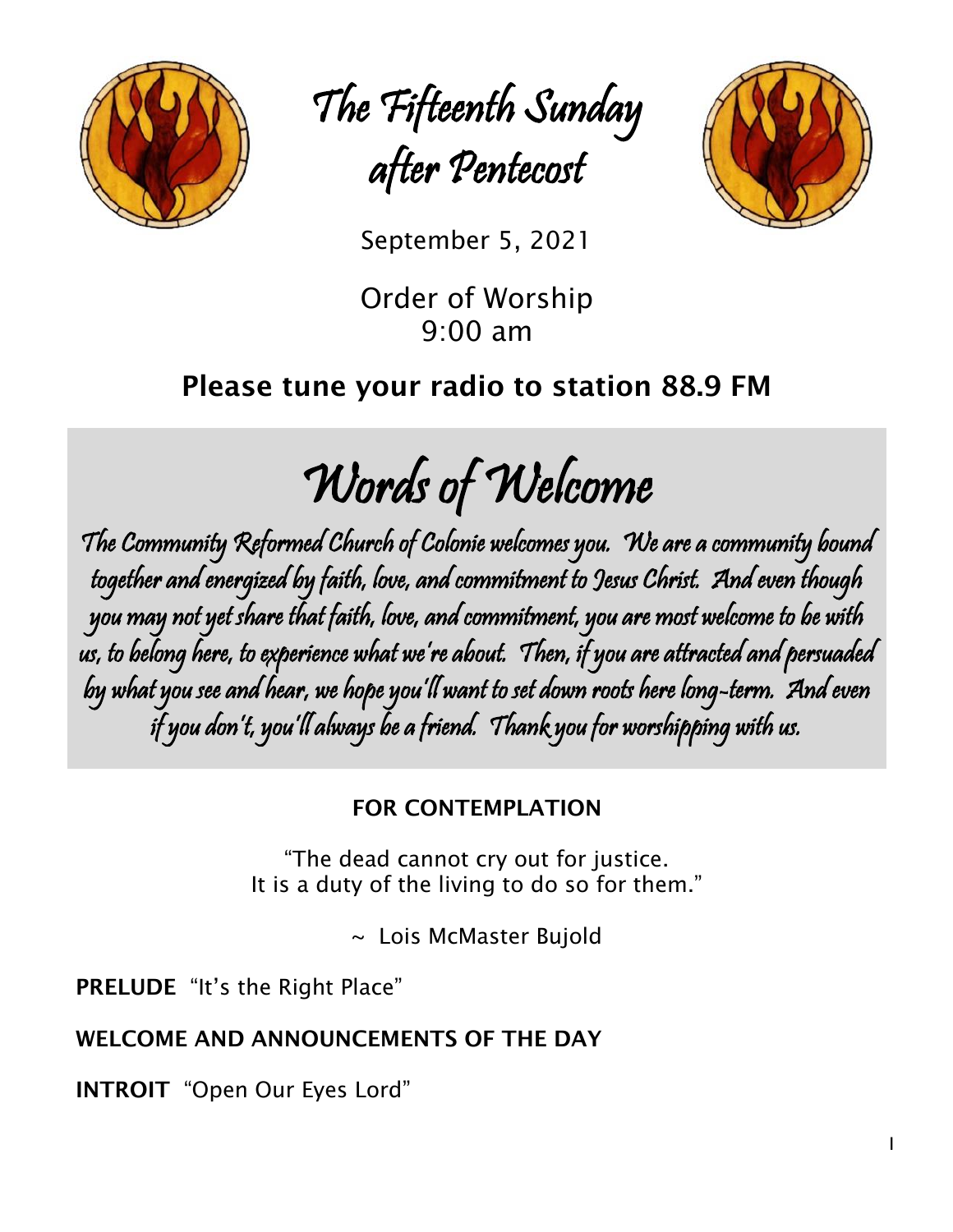### CALL TO WORSHIP

The universe is magnificent! Every star and sun, every planet and galaxy is a marvel of the Divine Life's creative process.

### *We are in awe of the beauty and complexity of it all!*

Our planet is marvelous! Every creature and person, every plant and stone is a wonder that is connected with every other wondrous part of the earth.

### *We are in awe of the beauty and complexity of it all!*

We celebrate and thank you, Divine Life, for the beauty and vibrancy of the whole cosmos and for your presence in every corner of it.

#### *We are in awe of the beauty and complexity of it all!*

Yet we have taken this sacred creation for granted, we have extracted its resources and polluted its air and waters, and we have left it wounded and sick. Please forgive us.

*Cosmic Consciousness, show us the awareness and personhood of every human and non-human being in our earth and help us to connect more deeply with the natural world. Amen.*

HYMN "Morning Has Broken"

*1.Morning has broken, like the first morning Blackbird has spoken, like the first bird Praise for the singing! Praise for the morning! Praise for them springing fresh from the word!*

*2.Sweet the rain's new fall, sunlit from heaven like the first dewfall, on the first grass Praise for the sweetness of the wet garden Sprung in completeness where his feet pass.*

*3.Mine is the sunlight! <Mine is the morning born of the one light, Eden saw play Praise with elation, praise every morning God's recreation of the new day*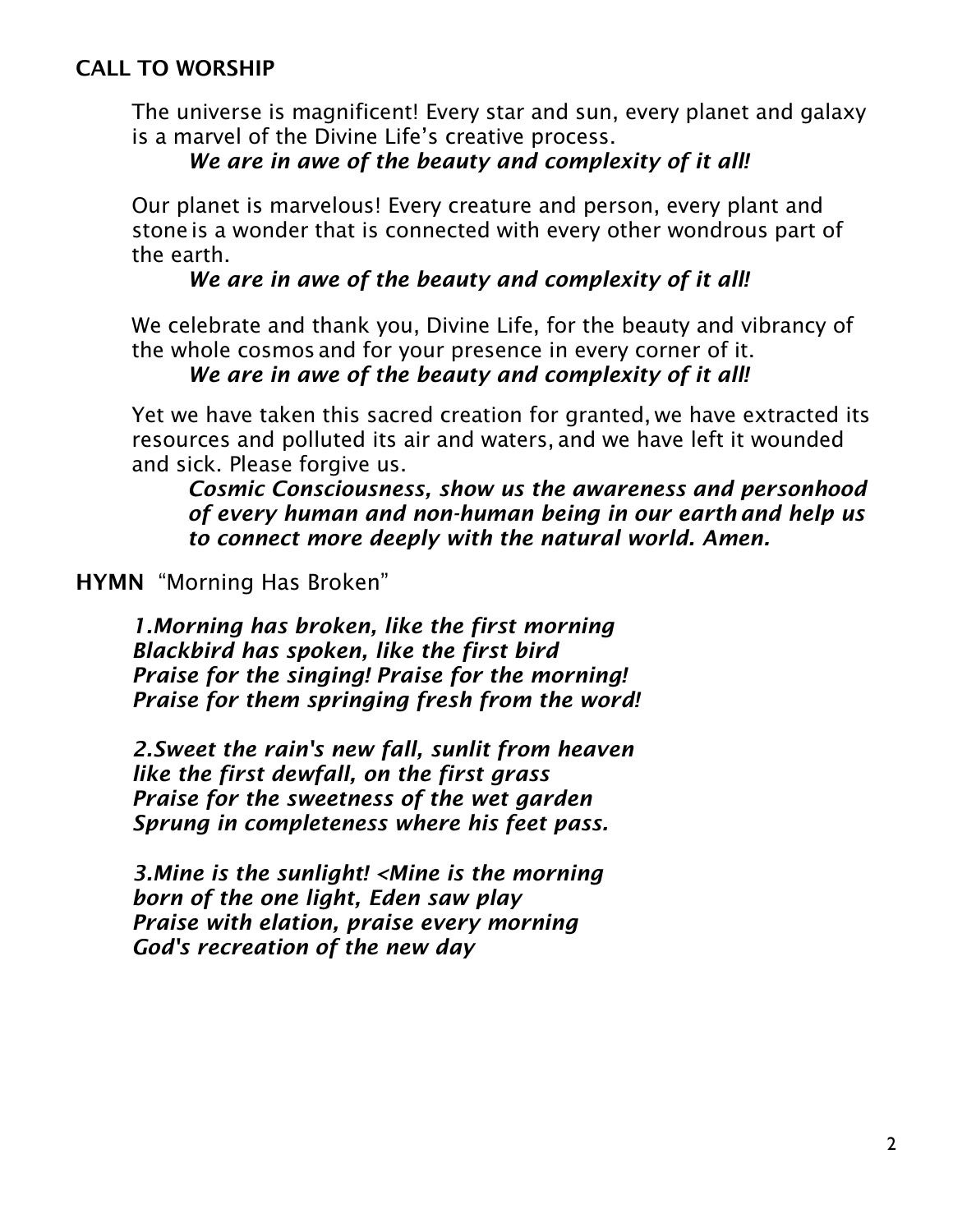# THE RESPONSIVE READING

# Divine Life,

Our planet is wounded and suffering, and we are the disease that is making it sick. We need a new way of being in which we recognize that we are not separate from the earth or lords over it, but part of it, inseparably connected with it and its life. And so we pray for you to teach us how to live in harmony with the earth and in sacred respect of all its creatures.

*We pray for the rivers and oceans! We pray for the air and atmosphere! We pray for the frozen poles, ice caps and glaciers! We pray for the rainforests and plains! We pray for the mountains and deserts! And we pray for all the human and non-human beings that find their home in the embrace of Mother Earth!*

Divine Giver of Life, may your healing and life-giving Spiritfill our world and our hearts that we may remember our sacred connection and live in ways that support and nourish life for us all.

### *Amen.*

TAIZÉ MEDITATION "Lord, Be Glorified" (3 times)

*In our lives, Lord, be glorified, be glorified. In our lives, Lord, be glorified today.*

*In our homes, Lord, be glorified, be glorified. In our homes, Lord, be glorified today.*

*In your church, Lord, be glorified, be glorified. In your church, Lord, be glorified today.*

*In your world, Lord, be glorified, be glorified. In your world, Lord, be glorified today.*

## PRAYER OF CONFESSION

When we have turned our backs on God's life-giving ways, and have acted unjustly toward one another, God's Spirit has shown us a better way and has offered us forgiveness and restoration. *Thanks be to God!*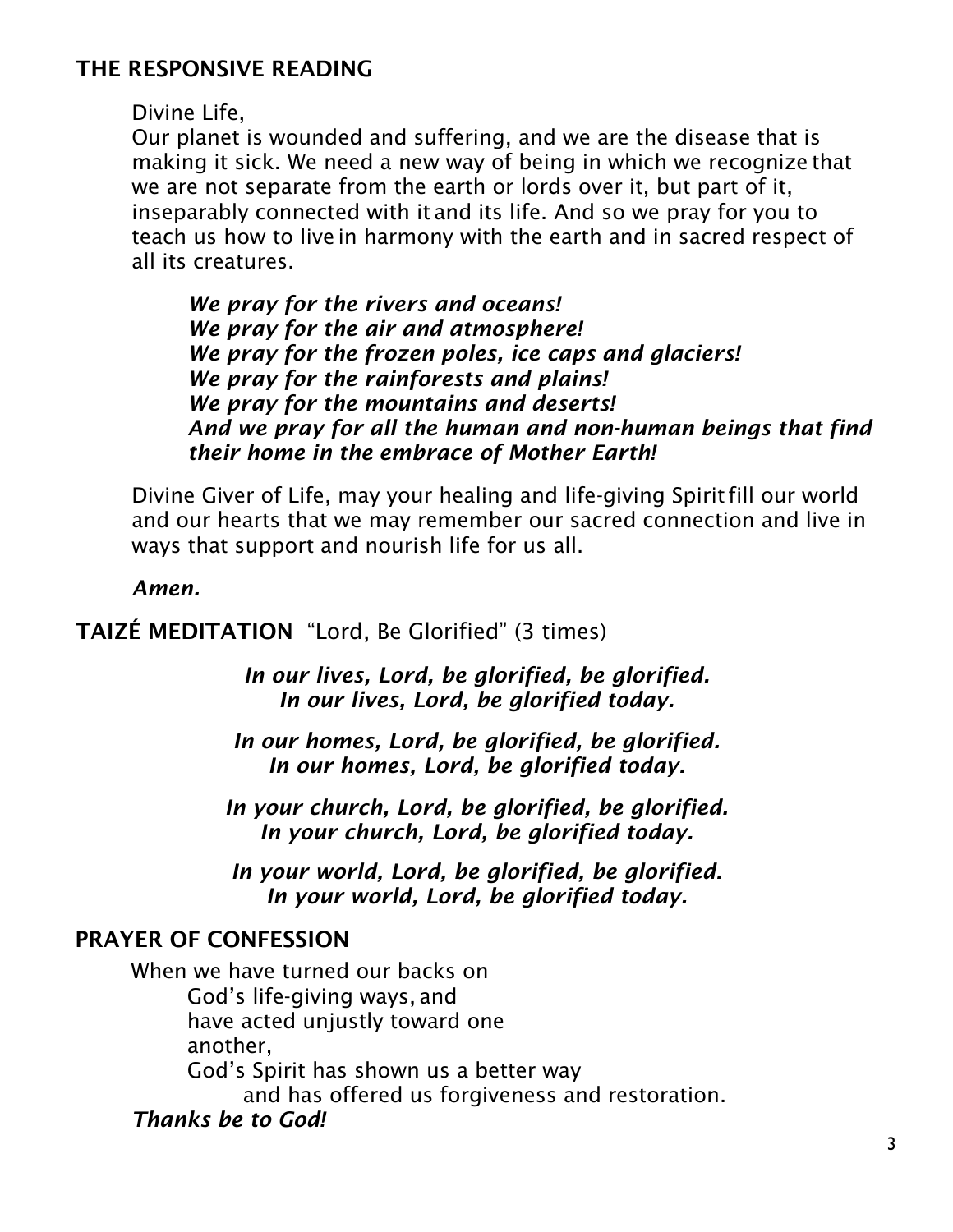Though we live in a world of inequality and discrimination, God has given us a vision of a world of love and justice.

# *Thanks be to God!*

And in the life of Christ and the power of the Spirit God has given us all we need to bring this new world into being. *Thanks be to God!*

#### *Great Spirit, Give us a vision for what our world could be and give us the courage to add our small contribution to move the cosmos a little closer to that vision.*

*Amen.*

TAIZÉ MEDITATION "Shepherd Me, O God" (3 times)

# *Shepherd me, O God, beyond my wants, beyond my fears, from death into life.*

# ASSURANCE OF GOD'S FORGIVENESS

CHILDREN'S MESSAGE ~ Sarah Huiest

# DEACON'S PRAYER FOR THE WORLD ~ Tina Bottini

# CALL TO OFFERING

Graceful God, through Christ you have granted your people the hope for new life.

*The old has passed away, behold the new has come.* In response, we praise your name and give you thanks.

*Let us offer our gifts to God*

# THE OFFERING OF OUR GIFTS TO GOD

Website:

[www.communityreformedchurch.com](http://www.communityreformedchurch.com/)

PayPal:

[https://www.paypal.com/donate?hosted\\_button\\_id=N67JS9D5MLMGS](https://www.paypal.com/donate?hosted_button_id=N67JS9D5MLMGS)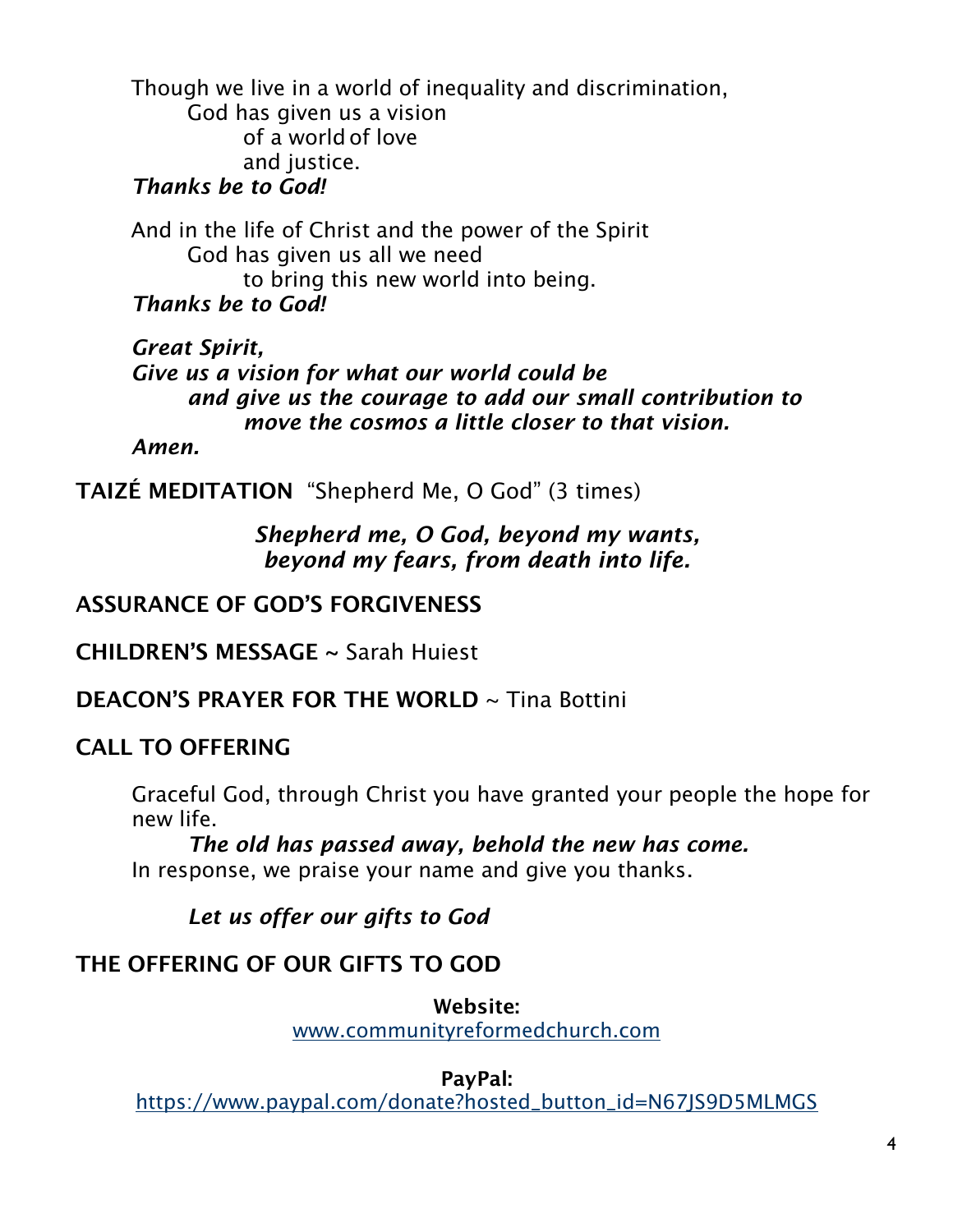#### Mailing Address:

Community Reformed Church of Colonie 701 Sand Creek Road Colonie, NY 12205

### OUR PRAISE TO GOD (THE DOXOLOGY)

*Praise God from whom all blessings flow; Praise God, all creatures here below; Praise God above ye heavenly host: Praise Father, Son and Holy Ghost. Amen.*

# THE DEDICATION OF OUR GIFTS TO GOD

*Gracious and loving God, we offer these gifts and our lives as signs that our faith is expressed not in words alone, but in deeds - deeds performed in the name and for the sake of Jesus, our Lord and Savior. Amen*

ELDER'S PRAYER FOR THE PEOPLE ~ Ana Crosbourne

## THE LORD'S PRAYER

*Our Father who art in heaven, hallowed be your name, your kingdom come, your will be done, on earth as it is in heaven. Give us this day our daily bread. And forgive us our debts, as we forgive our debtors. And lead us not into temptation, but deliver us from evil for yours is the kingdom, and the power and the glory forever. Amen.*

## THE SCRIPTURE LESSONS

## Romans 8:19-22

For the creation waits with eager longing for the revealing of the children of God; for the creation was subjected to futility, not of its own will but by the will of the one who subjected it, in hope that the creation itself will be set free from its bondage to decay and will obtain the freedom of the glory of the children of God. We know that the whole creation has been groaning in labor pains until now;

## Revelation 21:1-4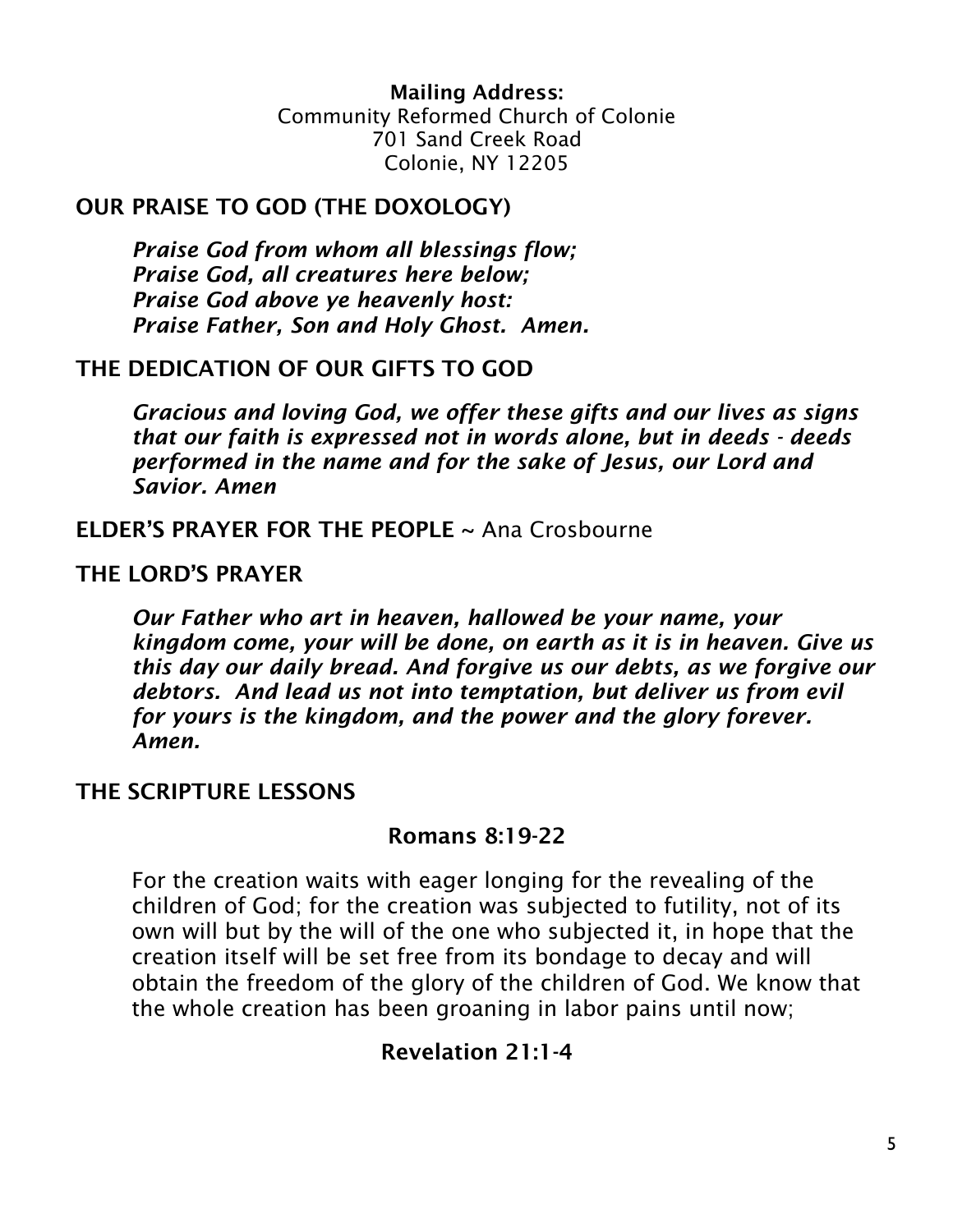Then I saw a new heaven and a new earth; for the first heaven and the first earth had passed away, and the sea was no more. And I saw the holy city, the new Jerusalem, coming down out of heaven from God, prepared as a bride adorned for her husband. And I heard a loud voice from the throne saying, "See, the home of God is among mortals. He will dwell with them as their God; they will be his peoples, and God himself will be with them; he will wipe every tear from their eyes. Death will be no more; mourning and crying and pain will be no more, for the first things have passed away."

THE MORNING MESSAGE "Just Living: Practicing Small Acts of Justice"

*HYMN* "Jesus, Lover of My Soul"

*1 Jesus, lover of my soul, let me to thy bosom fly, while the nearer waters roll, while the tempest still is high; hide me, O my Savior, hide till the storm of life is past; safe into the haven guide; O receive my soul at last.*

*2 Other refuge have I none, hangs my helpless soul on thee; leave, O leave me not alone, still support and comfort me. All my trust on thee is stayed, all my help from thee I bring; cover my defenseless head with the shadow of thy wing.*

*3 Thou, O Christ, art all I want; more than all in thee I find; raise the fallen, cheer the faint, heal the sick, and lead the blind. Just and holy is thy name, I am all unrighteousness; false and full of sin I am, thou art full of truth and grace.*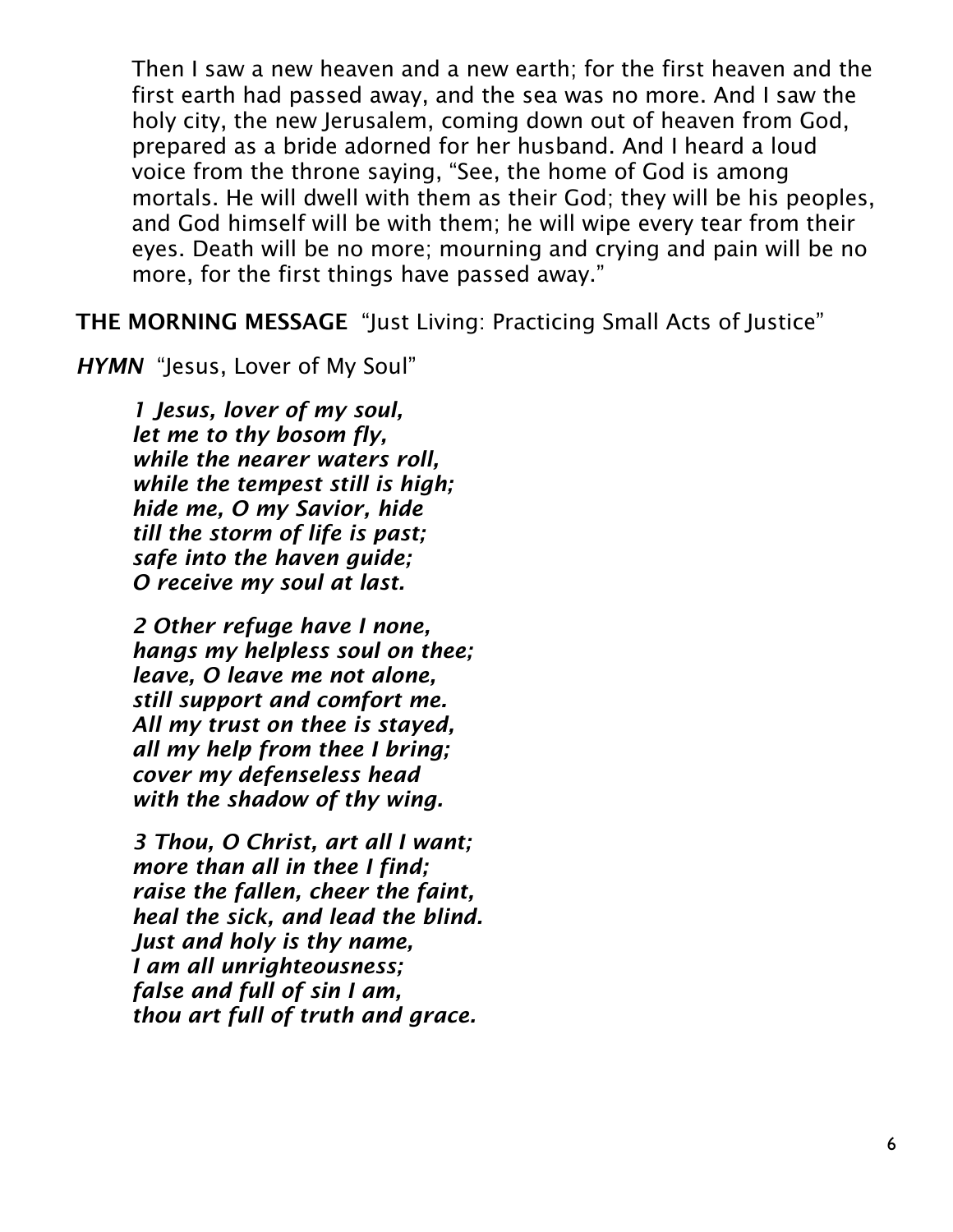*4 Plenteous grace with thee is found, grace to cover all my sin; let the healing streams abound; make and keep me pure within. Thou of life the fountain art, freely let me take of thee; spring thou up within my heart, rise to all eternity.*

#### BENEDICTION

#### THE FOURFOLD AMEN STAINER

Minister of Word and Sacrament Rev. Bruce K. Cornwell

Director of Music Ministries Benjamin April

> Soloist Ron Smith

Elder of the Day Ana Crosbourne

Deacon of the Day Tina Bottini

Children's Message Sarah Huiest

Sound Technician Mike York

Video Technician John Lombardo

The Call to Worship, the Responsive Reading and the Prayer of Confession were written by John van de Laar